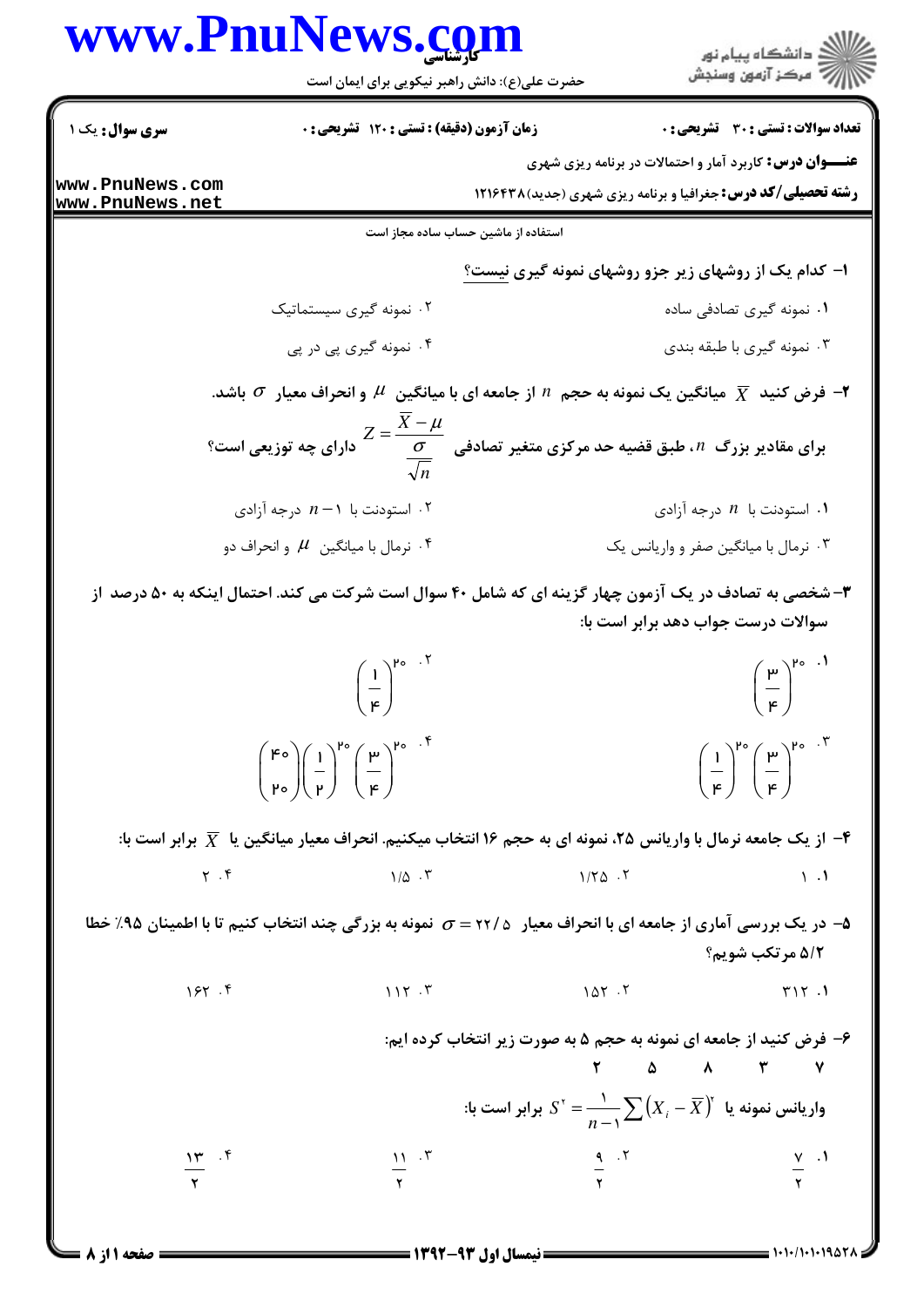حضرت علی(ع): دانش راهبر نیکویی برای ایمان است

**تعداد سوالات : تستی : 30 ٪ تشریحی : 0** 

ر<br>اللاد دانشگاه پيام نور<br>اللاد مرکز آزمون وسنجش

**سری سوال : ۱ یک** زمان آزمون (دقیقه) : تستی : 120 تشریحی : 0

**عنـــوان درس:** کاربرد آمار و احتمالات در برنامه ریزی شهری

**رشته تحصیلی/کد درس:** جغرافیا و برنامه ریزی شهری (جدید) ۱۲۱۶۴۳۸

www.PnuNews.com www.PnuNews.net

- ۷– میانگین یک نمونه به حجم ۱۶ از جامعهای نرمال با واریانس ۴ برابر با ۱۰ است فاصله اطمینان ۹۵٪ برای میانگین جامعه برابر است با (عدد جدول ۹۶/۱)
	- $(v-\frac{1}{2}(1/99), v+\frac{1}{2}(1/99))$ .  $(\Delta - \cdot / \Delta(\gamma / \gamma \Delta)(\gamma), \Delta + \gamma)$ .  $(1-\frac{1}{2}(1/99), (1+\frac{1}{9})(99))$  $(1-\frac{1}{2}(1/49), 1+\frac{1}{2}(1/49))$  f

 $\sigma^*$  اگر  $S$  و  $\overline{X}$  به ترتیب انحراف معیار و میانگین یک نمونه به حجم  $n$  از جامعهای نرمال با میانگین  $\mu$  و واریانس  $\sigma^*$ باشد. متغیر  $\dfrac{\overline{X} - \mu}{\frac{S}{\sqrt{n}}}$  دارای چه توزیعی است؟  $\lambda$ ۰۱ استودنت با  $n-1$  درجه آزادی ۰۲ نرمال ۰۴ یواسن ۰۳ نرمال استاندارد

- ۹- برای برآورد نسبت مردان در جامعه ای مشخص شده که از نمونه ای به حجم ۱۰۰، ۵۰ نفر مرد هستند، فاصله اطمینان ۹۵٪ درصد برای نسبت جامعه برابر است با (عدد جدول ۹۶/۱)
	- $\left(\frac{1}{2} \left(1-\frac{1}{r}\right), \frac{1}{2} + \frac{1}{r}\right)$  $\left(\left(\frac{\sqrt{95}}{\sqrt{70}-\frac{\sqrt{95}}{\sqrt{70}}}\right), \frac{\sqrt{95}}{\sqrt{70}-\frac{\sqrt{95}}{\sqrt{70}}}\right)^{1.5}$ ۰۴ هیچکدام  $\left(7-\frac{1/99}{x_1}, 7+\frac{1/99}{x_1}\right)^{x_1}$

-۱-<br>اگر S' واریانس نمونه یک بر آورد برای واریانس جامعه نرمال <sub>آ $\sigma$ </sub> باشد. متغیر تصادفی  $\frac{(n-1)S}{\tau^\star}$  دارای چه توزیعی است؟

۰۴ کے دو یا *خی* دو ۰۳ استودنت ۰۲ نرمال استاندارد ۰۱ نرمال

- الس اگر  $\overline{X}_s$  و  $\overline{X}_s$  به ترتیب میانگین نمونه ها به حجم  $n_i$  و  $n_i$  از دو جامعه با واریانسهای  $\sigma_i^v$  و  $\overline{X}_s$  باشند. واریانس  $\overline{X}_s$ برابر است با:  $\overline{X}_{\cdot}-\overline{X}_{\cdot}$
- $\sigma^{\gamma}$  +  $\sigma^{\gamma}$ .  $n_{\alpha}\sigma_{\alpha}^{\gamma}+n_{\alpha}\sigma_{\alpha}^{\gamma}$  .  $^{\circ}$  $\frac{\sigma_1^r}{n} + \frac{\sigma_2^r}{n}$ .  $\frac{\sigma_{\gamma}+\sigma_{\gamma}}{n+n}$  .

صفحه 2 از 8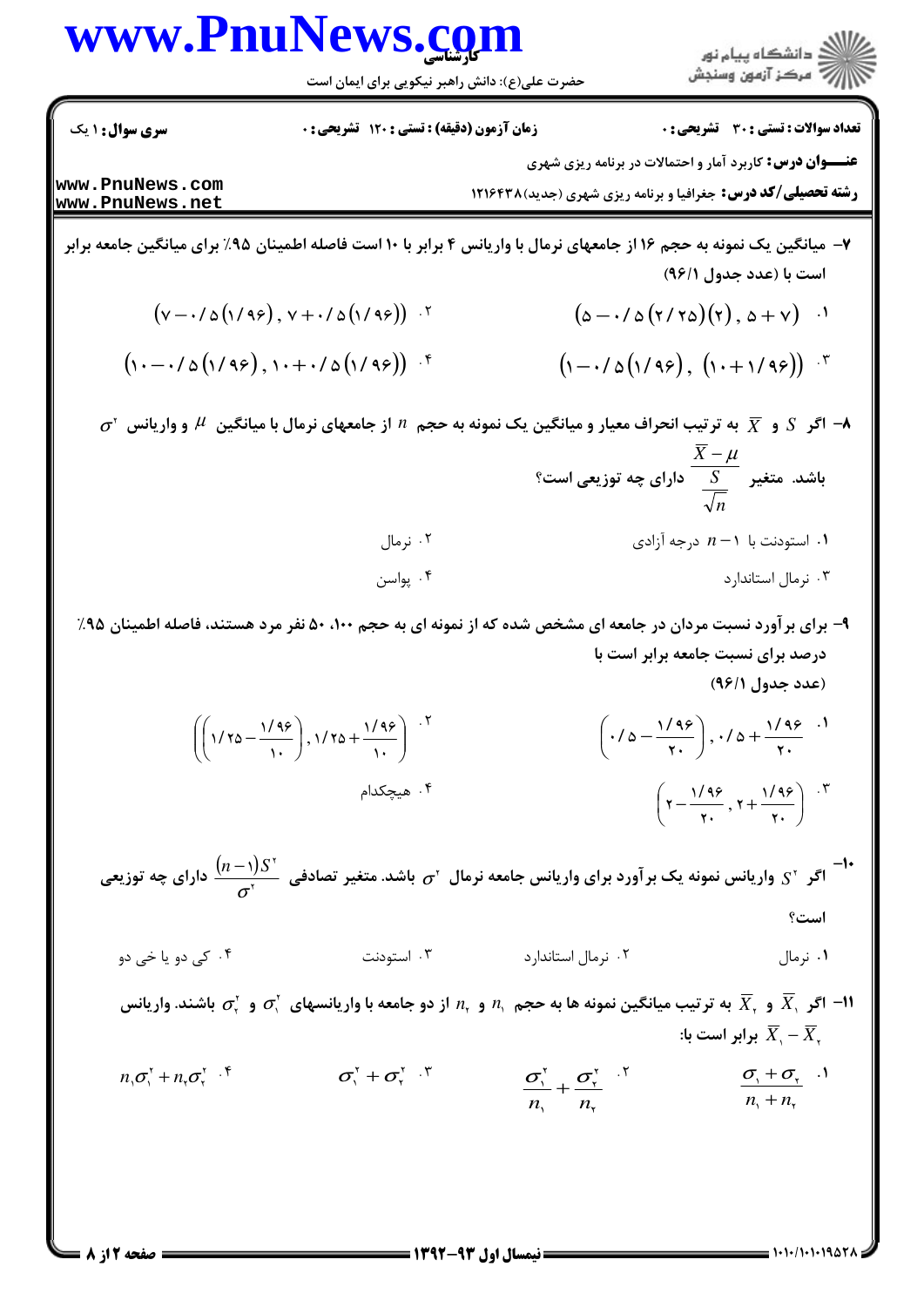|                                                                                                                                           | www.PnuNews.com<br>حضرت علی(ع): دانش راهبر نیکویی برای ایمان است    |                             |                |                                            | ِ<br>∭ دانشڪاه پيام نور<br>∭ مرڪز آزمون وسنڊش                                                                                                                                        |
|-------------------------------------------------------------------------------------------------------------------------------------------|---------------------------------------------------------------------|-----------------------------|----------------|--------------------------------------------|--------------------------------------------------------------------------------------------------------------------------------------------------------------------------------------|
| سری سوال: ۱ یک                                                                                                                            | زمان آزمون (دقیقه) : تستی : 120 تشریحی : 0                          |                             |                |                                            | <b>تعداد سوالات : تستی : 30 ٪ تشریحی : 0</b>                                                                                                                                         |
| www.PnuNews.com<br>www.PnuNews.net                                                                                                        |                                                                     |                             |                |                                            | <b>عنـــوان درس:</b> کاربرد آمار و احتمالات در برنامه ریزی شهری<br><b>رشته تحصیلی/کد درس:</b> جغرافیا و برنامه ریزی شهری (جدید) ۱۲۱۶۴۳۸                                              |
|                                                                                                                                           |                                                                     |                             |                |                                            | ۱۲- فرض آماری یعنی:                                                                                                                                                                  |
|                                                                                                                                           | ۰۲ هرگونه حدس و حکم درباره پارامتر جامعه                            |                             |                |                                            | ۰۱ بررسی جامعه                                                                                                                                                                       |
|                                                                                                                                           | ۰۴ هیچکدام                                                          |                             |                |                                            | ۰۳ بررسی جزئی از جامعه                                                                                                                                                               |
|                                                                                                                                           |                                                                     |                             |                |                                            | ۱۳- خطای نوع اول یعنی:                                                                                                                                                               |
| تا قبول فرض $H_{_\circ}$ وقتی که $H_{_\circ}$ درست یا نادرست است. $^\mathsf{y}$                                                           |                                                                     |                             |                |                                            | ۰۱ قبول فرض $H_{\circ}$ وقتی که $H_{\circ}$ درست است.                                                                                                                                |
|                                                                                                                                           | ۰۴ هیچکدام                                                          |                             |                |                                            | رد فرض $H_{_\circ}$ وقتی که $H_{_\circ}$ نادرست است. $^\star$                                                                                                                        |
| در جامعه ای نرمال با میانگین $\;\mu$ و واریانس $\;\sigma^{\rm v}$ هدف آزمون فرض $\;\tau$ است. اگر ناحیه رد فرض $H_\circ$ به صورت $\;\tau$ |                                                                     |                             |                |                                            | ۲ $\overline{X}$ باشد.<br>، مقدار $\alpha = P(\overline X \geq \overline \tau \mid \mu = \tau)$ برابر است با                                                                         |
| $.177/$ $.5$                                                                                                                              |                                                                     | $.1170$ .                   |                | $\cdot$ / $\uparrow$ $\uparrow$ $\uparrow$ | $\cdot/\Delta$ .                                                                                                                                                                     |
|                                                                                                                                           | $n = r\Delta$ $S' = r\Delta/r$ $S = \Delta/r$ $\overline{X} = 11/r$ |                             |                |                                            | ۱۵– ادعا میشود متوسط افزایش قطر درختان در منطقه ای بیشتر از ۱۰ سانتیمتر است. برای بررسی این ادعا اطلاعات زیر<br>بدست آمده است.<br>مقدار آماره آزمون فرض ۱۰ $\mu\leq\mu$ برابر است با |
| $1/\tau$ $\tau$ .                                                                                                                         | $1/\gamma_0$ . $\tau$                                               |                             |                | $1/\gamma_0$ .                             | $\frac{1}{2}$ $\sqrt{6}$                                                                                                                                                             |
| ۱۶- ادعا میشود متوسط عمر رایانه ها برابر با ۵ سال است. برای بررسی این ادعا میانگین یک نمونه ۱۶ برابر با ۵/۵ گزارش شده                     |                                                                     |                             |                |                                            | است. اگر واریانس جامعه نرمال برابر با ۴ باشد. آماره آزمون فرض $\mu=\mu$ : برابر است با:                                                                                              |
| $\mathfrak{f}$ . $\mathfrak{f}$                                                                                                           |                                                                     | $\mathbf{r}$ . $\mathbf{r}$ |                | $Y \cdot Y$                                | $\setminus$ $\cdot$ $\setminus$                                                                                                                                                      |
|                                                                                                                                           |                                                                     |                             |                |                                            | ۱۷- برای مقایسه عمر لامپهای تولیدی دو کارخانه اطلاعات زیر بدست آمده است                                                                                                              |
|                                                                                                                                           | میانگین واریانس<br>جامعه                                            | نمونه                       | حجم<br>نمونه   | كارخانه                                    |                                                                                                                                                                                      |
|                                                                                                                                           | $\mathbf{r}$ .                                                      | 15.0                        | $\mathsf{r}$ . | $\bf{I}$                                   |                                                                                                                                                                                      |
|                                                                                                                                           |                                                                     |                             |                |                                            |                                                                                                                                                                                      |
|                                                                                                                                           | ۵۰                                                                  | 15                          | ۲۵             | $\mathbf I$                                |                                                                                                                                                                                      |
|                                                                                                                                           |                                                                     |                             |                |                                            | مقدار آماره آزمون فرض $\mu_{\text{\tiny v}}=\mu_{\text{\tiny s}}: \mu_{\text{\tiny c}}=0$ برابر است با                                                                               |

صفحه 3 از 8

۱۰۱۰۱۹۵۲۱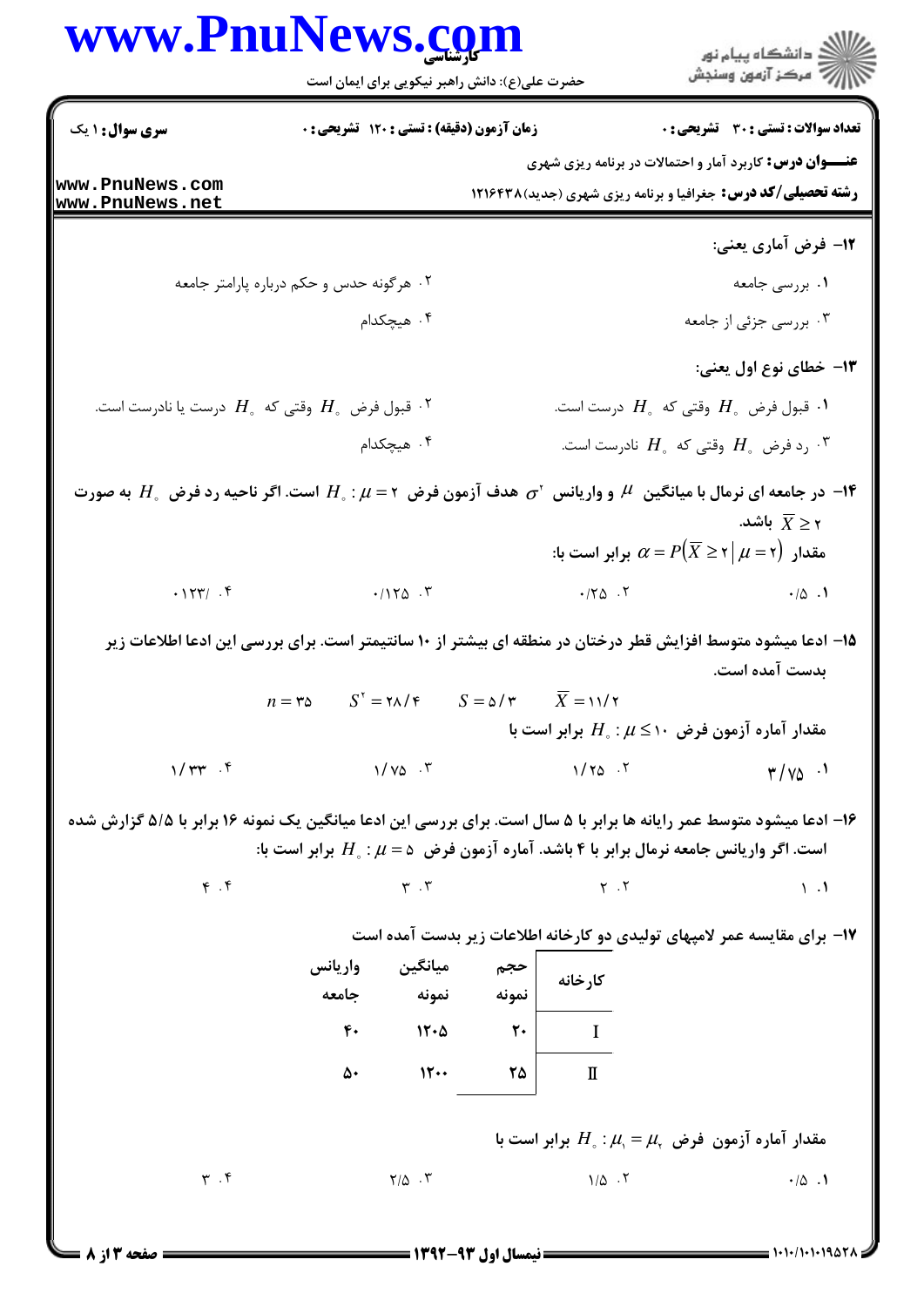|                                                                                                                       | www.PnuNews.com                                                                  | حضرت علی(ع): دانش راهبر نیکویی برای ایمان است                                                                                                                                                                                                          |                                                                                          | 7' مرڪز آزمون وسنڊش                                                                                                                     |
|-----------------------------------------------------------------------------------------------------------------------|----------------------------------------------------------------------------------|--------------------------------------------------------------------------------------------------------------------------------------------------------------------------------------------------------------------------------------------------------|------------------------------------------------------------------------------------------|-----------------------------------------------------------------------------------------------------------------------------------------|
| سری سوال: ۱ یک                                                                                                        | زمان آزمون (دقیقه) : تستی : 120 تشریحی : 0                                       |                                                                                                                                                                                                                                                        |                                                                                          | <b>تعداد سوالات : تستی : 30 ٪ تشریحی : 0</b>                                                                                            |
| www.PnuNews.com<br>www.PnuNews.net                                                                                    |                                                                                  |                                                                                                                                                                                                                                                        |                                                                                          | <b>عنـــوان درس:</b> کاربرد آمار و احتمالات در برنامه ریزی شهری<br><b>رشته تحصیلی/کد درس:</b> جغرافیا و برنامه ریزی شهری (جدید) ۱۲۱۶۴۳۸ |
|                                                                                                                       |                                                                                  |                                                                                                                                                                                                                                                        |                                                                                          | ۱۸− برای بر آورد میانگین توزیع نرمال اطلاعات زیر بدست آمده است.                                                                         |
| ヽ/ へ                                                                                                                  | ٢ /٢ - ٢ /٢ - ٢ /٢ - ٢ /٢ - ٢ /٢ - ٢ /٢ - ٢ /٢ - ٢ /٢ - ٢ /٢ - ٢ /٢ - ٢ /٢ - ٢ / |                                                                                                                                                                                                                                                        |                                                                                          |                                                                                                                                         |
|                                                                                                                       |                                                                                  |                                                                                                                                                                                                                                                        | بر آورد میانگین $\mu$ یا میانگین جامعه برابر است با                                      |                                                                                                                                         |
| $Y \cdot Y$                                                                                                           | $1/\Delta$ .                                                                     |                                                                                                                                                                                                                                                        | $\lambda$ . $\lambda$                                                                    | $\cdot/\Delta$ .                                                                                                                        |
|                                                                                                                       |                                                                                  |                                                                                                                                                                                                                                                        |                                                                                          | ۱۹- برای مقایسه متوسط نمره کارائی دو شرکت بزرگ اطلاعات زیر بدست آمده است.                                                               |
|                                                                                                                       | واريانس                                                                          | حجم                                                                                                                                                                                                                                                    |                                                                                          |                                                                                                                                         |
|                                                                                                                       | نمونه                                                                            | شركت<br>  نمونه                                                                                                                                                                                                                                        |                                                                                          |                                                                                                                                         |
|                                                                                                                       | ٣                                                                                | $\mathcal{U}$<br>$\mathbf{I}$                                                                                                                                                                                                                          |                                                                                          |                                                                                                                                         |
|                                                                                                                       | 1/8                                                                              | 21<br>$\mathbf I$                                                                                                                                                                                                                                      |                                                                                          |                                                                                                                                         |
|                                                                                                                       |                                                                                  |                                                                                                                                                                                                                                                        |                                                                                          |                                                                                                                                         |
|                                                                                                                       |                                                                                  | مقدار واریانس نمونهای ادغام شده یا $S_{\tau}^{\tau} + (n_{\tau}-\eta) S_{\tau}^{\tau} + (n_{\tau}-\eta) S_{\tau}^{\tau}$ برابر است با $S_{P}^{\tau} = \dfrac{(n_{\tau}-\eta)S_{\tau}^{\tau} + (n_{\tau}-\eta)S_{\tau}^{\tau}}{n_{\tau}+n_{\tau}-\eta}$ |                                                                                          |                                                                                                                                         |
|                                                                                                                       |                                                                                  |                                                                                                                                                                                                                                                        |                                                                                          |                                                                                                                                         |
| $\mathfrak{f}$ . $\mathfrak{f}$                                                                                       | $\Upsilon$ . $\Upsilon$                                                          |                                                                                                                                                                                                                                                        | $Y \cdot Y$                                                                              | $\setminus \cdot$                                                                                                                       |
|                                                                                                                       |                                                                                  |                                                                                                                                                                                                                                                        |                                                                                          | +۲- برای مقایسه عمر باطریهای تولیدی دو کارخانه اطلاعات زیر بدست آمده است.                                                               |
|                                                                                                                       | واريانس<br>ميانگين                                                               | حجم                                                                                                                                                                                                                                                    | كارخانه                                                                                  |                                                                                                                                         |
|                                                                                                                       | نمونه<br>نمونه                                                                   | نمونه                                                                                                                                                                                                                                                  |                                                                                          |                                                                                                                                         |
|                                                                                                                       |                                                                                  |                                                                                                                                                                                                                                                        |                                                                                          |                                                                                                                                         |
|                                                                                                                       | ٢                                                                                | $\tau\tau$<br>$\mathbf{A}$                                                                                                                                                                                                                             | اول                                                                                      |                                                                                                                                         |
|                                                                                                                       | $\frac{1}{2}$                                                                    | $\mathbf{r}$<br>$\mathbf{A}$                                                                                                                                                                                                                           | دوم                                                                                      |                                                                                                                                         |
|                                                                                                                       |                                                                                  |                                                                                                                                                                                                                                                        |                                                                                          |                                                                                                                                         |
|                                                                                                                       |                                                                                  |                                                                                                                                                                                                                                                        | آماره آزمون فرض $\mu_{\scriptscriptstyle\vee}=\mu_{\scriptscriptstyle\vee}$ برابر است با |                                                                                                                                         |
| 1.9                                                                                                                   | $\Upsilon$ . $\Upsilon$                                                          |                                                                                                                                                                                                                                                        | $Y \cdot Y$                                                                              | f.1                                                                                                                                     |
|                                                                                                                       |                                                                                  |                                                                                                                                                                                                                                                        |                                                                                          |                                                                                                                                         |
| <b>۳۱</b> – برای تصادفی بودن، جدول اعداد تصادفی فراوانیهای مورد مشاهده و مورد انتظار به صورت زیر بدست آمده است. مقدار |                                                                                  |                                                                                                                                                                                                                                                        |                                                                                          |                                                                                                                                         |
|                                                                                                                       | ٣٨<br><b>٢٧</b><br>٢٢                                                            | $\mathbf{r}\mathbf{r}$                                                                                                                                                                                                                                 | آماره آزمون نیکوئی برازش برابر است با                                                    |                                                                                                                                         |
|                                                                                                                       |                                                                                  |                                                                                                                                                                                                                                                        | $O_i$                                                                                    |                                                                                                                                         |
| $\frac{y}{x}$ . $\zeta$                                                                                               | ٢۵<br>۲۵<br>۲۵<br>$\frac{18}{10}$ .                                              | ۲۵                                                                                                                                                                                                                                                     | $E_i$<br>$\frac{\gamma \epsilon}{\gamma}$ .                                              | $\frac{1}{\sqrt{2}}$ .                                                                                                                  |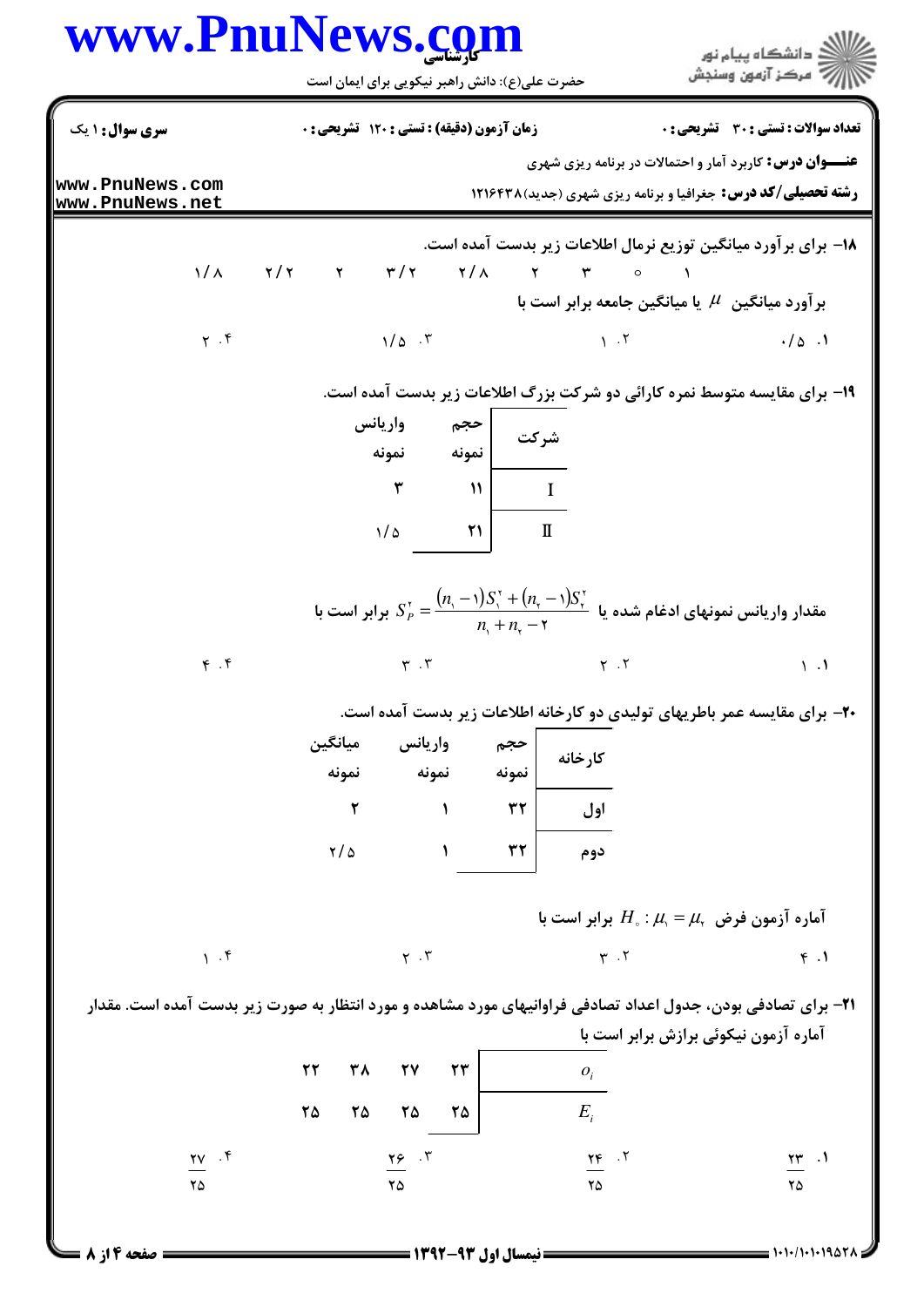ا<br>||<br>||7|| مرکز آزمون وسنجش

حضرت علی(ع): دانش راهبر نیکویی برای ایمان است

**تعداد سوالات : تستی : 30 ٪ تشریحی : 0** 

زمان آزمون (دقیقه) : تستی : 120 تشریحی: 0

**سری سوال : ۱ یک** 

**عنـــوان درس:** کاربرد آمار و احتمالات در برنامه ریزی شهری

**رشته تحصیلی/کد درس:** جغرافیا و برنامه ریزی شهری (جدید) ۱۲۱۶۴۳۸

www.PnuNews.com www.PnuNews.net

 $Y\Delta$ .

 $15.5$ 

٢٢- براي مقايسه متوسط نمره كارائي سه كارخانه، اطلاعات زير بدست آمده است.

| کل |    | مشاهدات      | كارخانه |   |
|----|----|--------------|---------|---|
| ٣۶ | ۱۳ | ١١           | ۱۲      |   |
| ٣٣ |    | ١۵           | ١٠      | П |
| ٣٠ |    | $\mathsf{L}$ | ١١      | Ш |

مجموع کل مربعات یا س $\sum \bigl(x^{\phantom{\dagger}}_{ij}-\bar{x}^{\phantom{\dagger}}_{\circ\circ}\bigr)$ یرابر است با

 $\mathsf{Y}\mathsf{Q}$ . $\mathsf{Y}$  $Y - Y$  $-1$   $\cdot$   $\cdot$   $\cdot$ 

**۲۳**- در جدول آنالیز واریانس

| کل |    | مشاهدات | كارخانه |                                   |
|----|----|---------|---------|-----------------------------------|
| ٣۶ | ۱۳ | ١١      | ۱۲      |                                   |
|    |    |         |         |                                   |
| ٣٣ |    | ۱۵      | ۱۰      | П                                 |
| ۳. |    | ١٠      | ١١      | $\mathop{\mathrm{I\!I}}\nolimits$ |

مجموع مربعات تیمار یا  $\overline{ \overline{x}_i - \overline{x}_{{\circ}{\circ}}} \big( \overline{x}_i - \overline{x}_{{\circ}{\circ}} \big)^{v}$  برابر است با  $\Lambda$  . T  $\mathcal{N}$ .  $\mathcal{N}$  $\epsilon$ .

با توجه به جدول آنالیز واریانس زیر مقدار آماره آزمون فرض  $\mu_{\rm v}=\mu_{\rm v}=\mu_{\rm v}$  برابر است با  $-$ ۴۴  $-$ 

|                        | مجموع<br>درجه آزادی                                    | منبع<br>مربعات |          |                               |
|------------------------|--------------------------------------------------------|----------------|----------|-------------------------------|
|                        | ۲                                                      | تيمارها        |          |                               |
| ٢٩                     |                                                        | خطا            |          |                               |
| ٣۵                     | ۸                                                      | کل ِ           |          |                               |
| 10.7<br>$\overline{Y}$ | $\mathcal{W}$ $\mathcal{F}$<br>$\overline{\mathbf{y}}$ | 29             | .7<br>۱۸ | $\cdot$<br>١.<br>$\tau\wedge$ |

 $= 1.1.11.111007$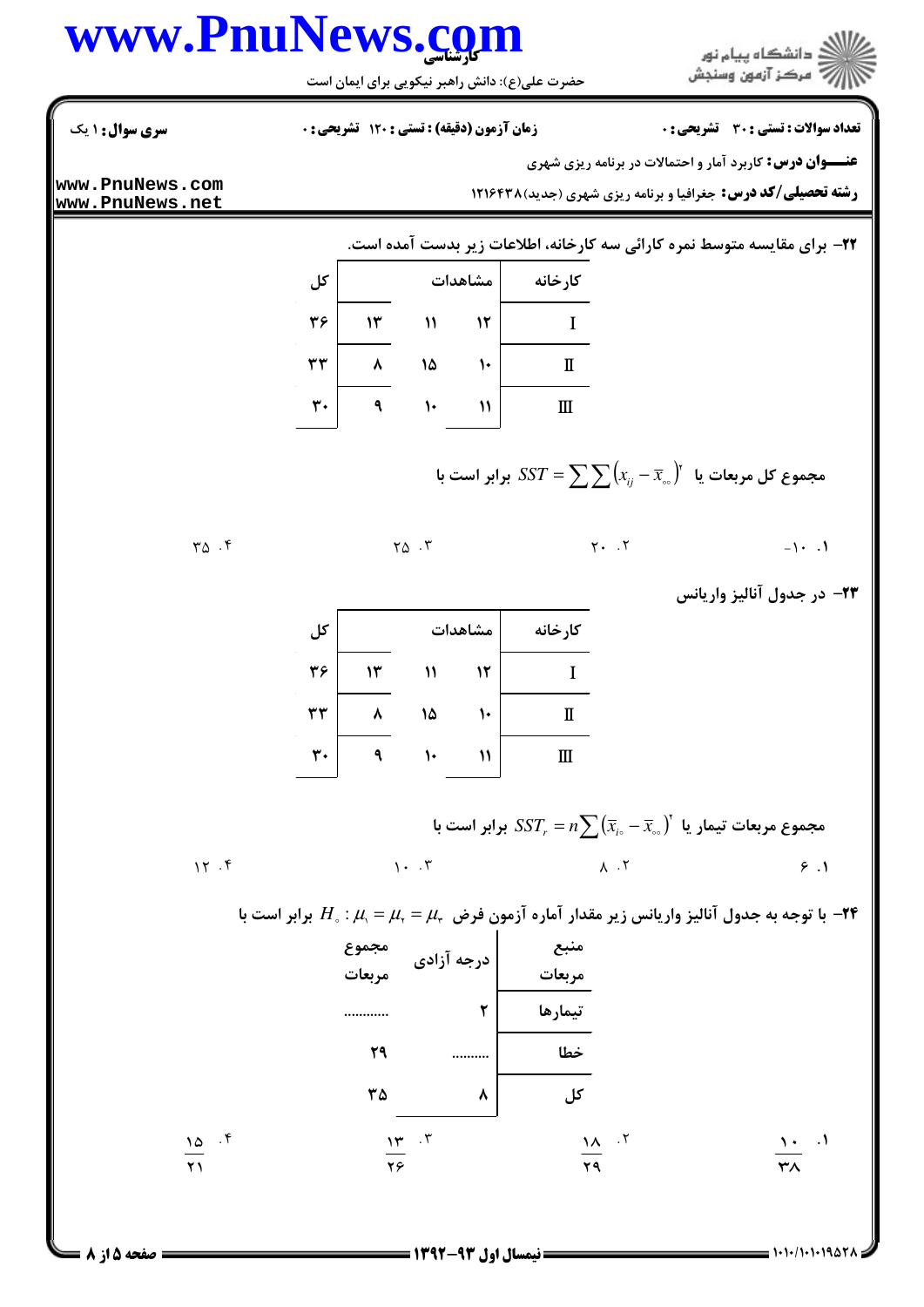|                                                                                          | www.PnuNews.com<br>حضرت علی(ع): دانش راهبر نیکویی برای ایمان است                                                             |                                                                                                            | ر<br>ران دانشگاه پيام نور<br>ران مرکز آزمون وسنجش                                                                                       |
|------------------------------------------------------------------------------------------|------------------------------------------------------------------------------------------------------------------------------|------------------------------------------------------------------------------------------------------------|-----------------------------------------------------------------------------------------------------------------------------------------|
| <b>سری سوال : ۱ یک</b>                                                                   | زمان آزمون (دقیقه) : تستی : 120 تشریحی : 0                                                                                   |                                                                                                            | <b>تعداد سوالات : تستی : 30 - تشریحی : 0</b>                                                                                            |
| www.PnuNews.com<br>www.PnuNews.net                                                       |                                                                                                                              | <b>رشته تحصیلی/کد درس:</b> جغرافیا و برنامه ریزی شهری (جدید)۱۲۱۶۴۳۸                                        | <b>عنـــوان درس:</b> کاربرد آمار و احتمالات در برنامه ریزی شهری                                                                         |
|                                                                                          | ۲۵- برای مقایسه سه نوع خاک، برای هر کدام ۵ مشاهده در نظر گرفته میشود. درجه آزادی صورت و مخرج                                 |                                                                                                            |                                                                                                                                         |
|                                                                                          |                                                                                                                              |                                                                                                            | به ترتیب برابرند با $F = \frac{{\bf v}{n}\, S_{\bar{{\bf x}}}^{{\bf v}}}{S_{\bf v}^{{\bf v}}+S_{\bf v}^{{\bf v}}+S_{\bf v}^{{\bf v}}},$ |
| $v, r$ . $r$                                                                             | 10, 7.7                                                                                                                      | 10, 7, 7                                                                                                   |                                                                                                                                         |
|                                                                                          | ۲۶- برای بررسی رابطه مقدار بارش سالانه و مقدار رواناب از کدام نمودار زیر استفاده میشود؟                                      |                                                                                                            |                                                                                                                                         |
| ۰۴ هیچکدام                                                                               | ۰۳ نمودار خطی                                                                                                                | ۰۲ نمودار پراکنش                                                                                           | ۰۱ نمودار سهمی                                                                                                                          |
|                                                                                          | اگر $r$ ضریب همبستگی نمونه ای بین $X$ و $Y$ باشد کدام یک از روابط زیر نادرست است؟ $\bullet$                                  |                                                                                                            |                                                                                                                                         |
| $r^{\prime} > r$ . $\zeta$                                                               | $-1 \leq r \leq 1$ . "                                                                                                       | $r = -1$ .                                                                                                 | $r = 1$ .                                                                                                                               |
|                                                                                          | ه اگر رابطه خطی بین مقدار آب و میزان محصول یونجه به صورت $x\to\gamma$ ۹۹+۰/۱۰۳٪ به شد. میزان محصول یونجه برای $\mathfrak{f}$ |                                                                                                            | مقدار آب ۴۰ برابر است با                                                                                                                |
| $V/\Delta Y$ .                                                                           | $\lambda/\gamma$ . T                                                                                                         | 9/11.7                                                                                                     | $9/\lambda\delta$ .                                                                                                                     |
|                                                                                          |                                                                                                                              | <b>۲۹</b> - کدام یک از روش های زیر جزئی از روشهای نا پارامتری نیست؟                                        |                                                                                                                                         |
|                                                                                          | ۰۲ آزمون تفاضل دو میانه                                                                                                      |                                                                                                            | ۰۱ آزمون علامت                                                                                                                          |
|                                                                                          | ۰۴ آزمون مقایسه میانگینهای دو جامعه نرمال                                                                                    |                                                                                                            | ۰۳ ضریب همبستگی رتبه ای                                                                                                                 |
|                                                                                          |                                                                                                                              |                                                                                                            | ۳۰– در جدول زیر                                                                                                                         |
|                                                                                          |                                                                                                                              |                                                                                                            |                                                                                                                                         |
|                                                                                          |                                                                                                                              |                                                                                                            |                                                                                                                                         |
|                                                                                          |                                                                                                                              | اگر ۱۲۰ $(x_i - y_i) \ge \sum_{i=1}^n (x_i - y_i)$ باشد. مقدار $\sum_{i=1}^n (x_i - y_i) = 1$ برابر است با |                                                                                                                                         |
| .14.7                                                                                    |                                                                                                                              | $\cdot$ /rq $\cdot$ $\cdot$                                                                                | $\frac{1}{2}$                                                                                                                           |
|                                                                                          | فرمول هاي پيوست:                                                                                                             |                                                                                                            |                                                                                                                                         |
| $f(x) = p(X = x) = \left  \begin{array}{c} n \\ r \end{array} \right  = p^x (1-p)^{n-x}$ |                                                                                                                              | $Z = \frac{x - \overline{x}}{s}$                                                                           |                                                                                                                                         |
|                                                                                          |                                                                                                                              |                                                                                                            |                                                                                                                                         |

 $= 1.1 - 11.1 - 19.87$ 

 $=$  صفحه ۱۶ز ۸ ک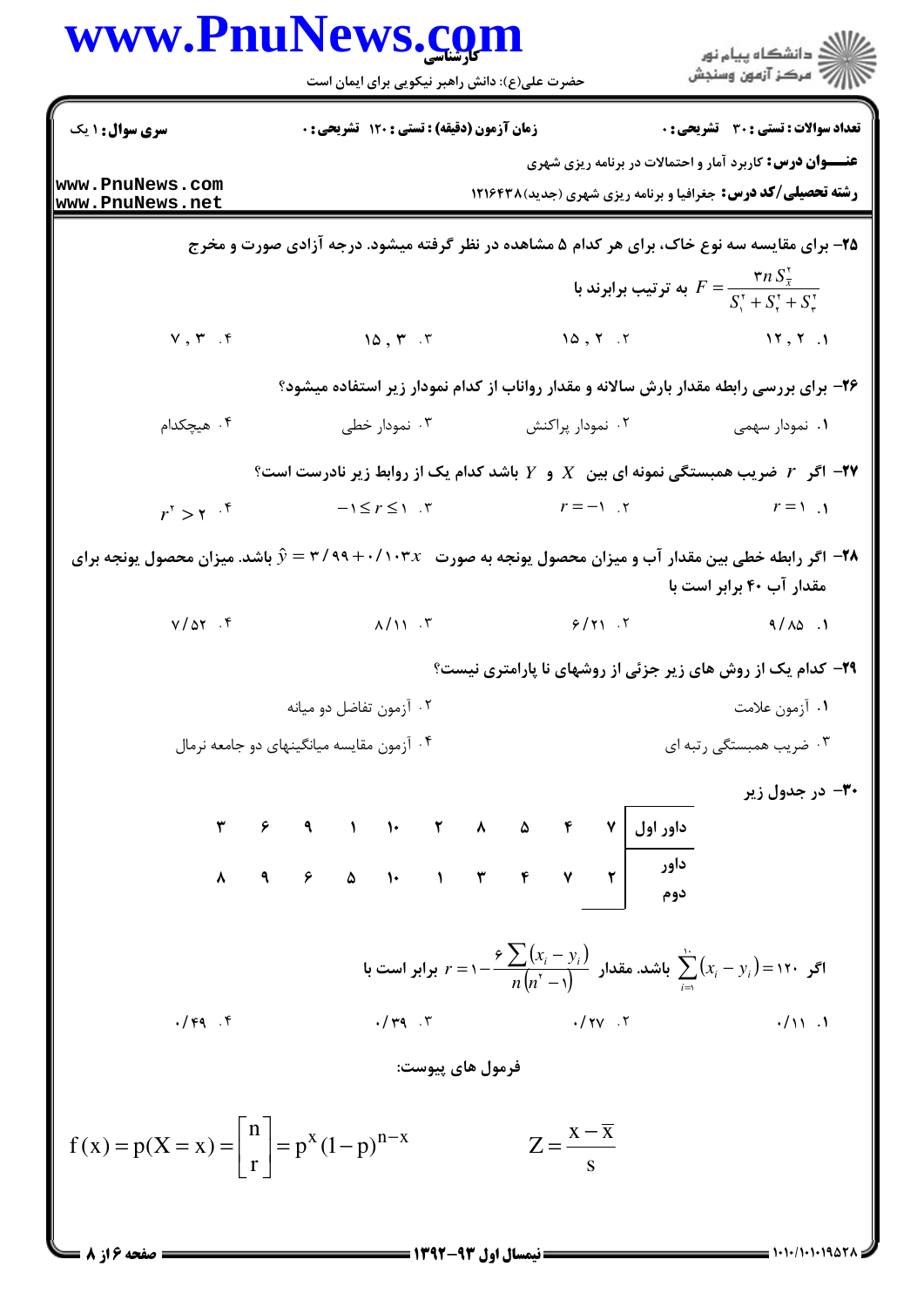ے<br>کا اللہ کا دانشگاہ پیام نور<br>کا اللہ

حضرت علی(ع): دانش راهبر نیکویی برای ایمان است

| سری سوال: ۱ یک                                               | زمان آزمون (دقیقه) : تستی : 120 تشریحی : 0  |                                                                                   | تعداد سوالات : تستي : 30 ٪ تشريحي : 0                                                                                                   |
|--------------------------------------------------------------|---------------------------------------------|-----------------------------------------------------------------------------------|-----------------------------------------------------------------------------------------------------------------------------------------|
| www.PnuNews.com<br>www.PnuNews.net                           |                                             |                                                                                   | <b>عنـــوان درس:</b> کاربرد آمار و احتمالات در برنامه ریزی شهری<br><b>رشته تحصیلی/کد درس:</b> جغرافیا و برنامه ریزی شهری (جدید) ۱۲۱۶۴۳۸ |
| $k = 1 + 3/3 \log n$                                         | $n = 2^k$                                   | $a_i = 360$ fi                                                                    |                                                                                                                                         |
| $\overline{x} = \frac{\sum x_i}{\sum x_i}$                   | $\overline{x} = \frac{\sum \text{fimi}}{x}$ | $\tilde{x} = Li + \frac{J}{f} \times c$                                           |                                                                                                                                         |
| $x_{\rm H} = \frac{1}{\sum_{\rm vi}^{1}}$                    | $x_H = \frac{H}{\sum f_i \frac{1}{m}}$      | $x_G = \sqrt{x_1, x_2, \dots, x_n}$                                               |                                                                                                                                         |
| $X_{\text{G}} = (X_1, X_2, \dots, X_n)^{\frac{1}{n}}$        |                                             | $\log x_G = \frac{1}{n} \sum f$ ilog mi                                           |                                                                                                                                         |
| $S^2 = \frac{\sum (xi - \overline{x})^2}{n-1}$               |                                             | $S = \sqrt{\frac{n(\sum x i^2) - (\sum x i)^2}{n(n-1)}}$                          |                                                                                                                                         |
| $S = \sqrt{\frac{\sum (xi - \overline{x})^2 f_i}{n-1}}$      |                                             | $Q_1 = L'_1 + \frac{m}{f_1} \times C$                                             |                                                                                                                                         |
| $S^{2} = \frac{n \sum (mi^{2}fi) - (\sum mifi)^{2}}{n(n-1)}$ |                                             | $Q_3 = L_j + \frac{L}{fi} \times C$                                               |                                                                                                                                         |
| $\overline{x} = m + \frac{\sum \text{Uifi}}{n}$ .C           |                                             | $\frac{Q_3 - Q_1}{Q_3 + Q_1} \times 100$                                          |                                                                                                                                         |
| $SK = \frac{3(\overline{x} - \tilde{x})}{S}$                 |                                             | $\overline{x}_c = \frac{\sum \overline{P} i \overline{x} i}{\sum \overline{P} i}$ |                                                                                                                                         |
| $\sum \sqrt{(x_i - x_m)^2 + (y_i - y_m)^2}$                  |                                             | $\overline{x}_y = \frac{\sum p_i y_i}{\sum p_i}$                                  |                                                                                                                                         |
| <b>صفحه 7 از 8</b>                                           |                                             | = نیمسال اول ۹۳-۱۳۹۲ =                                                            |                                                                                                                                         |